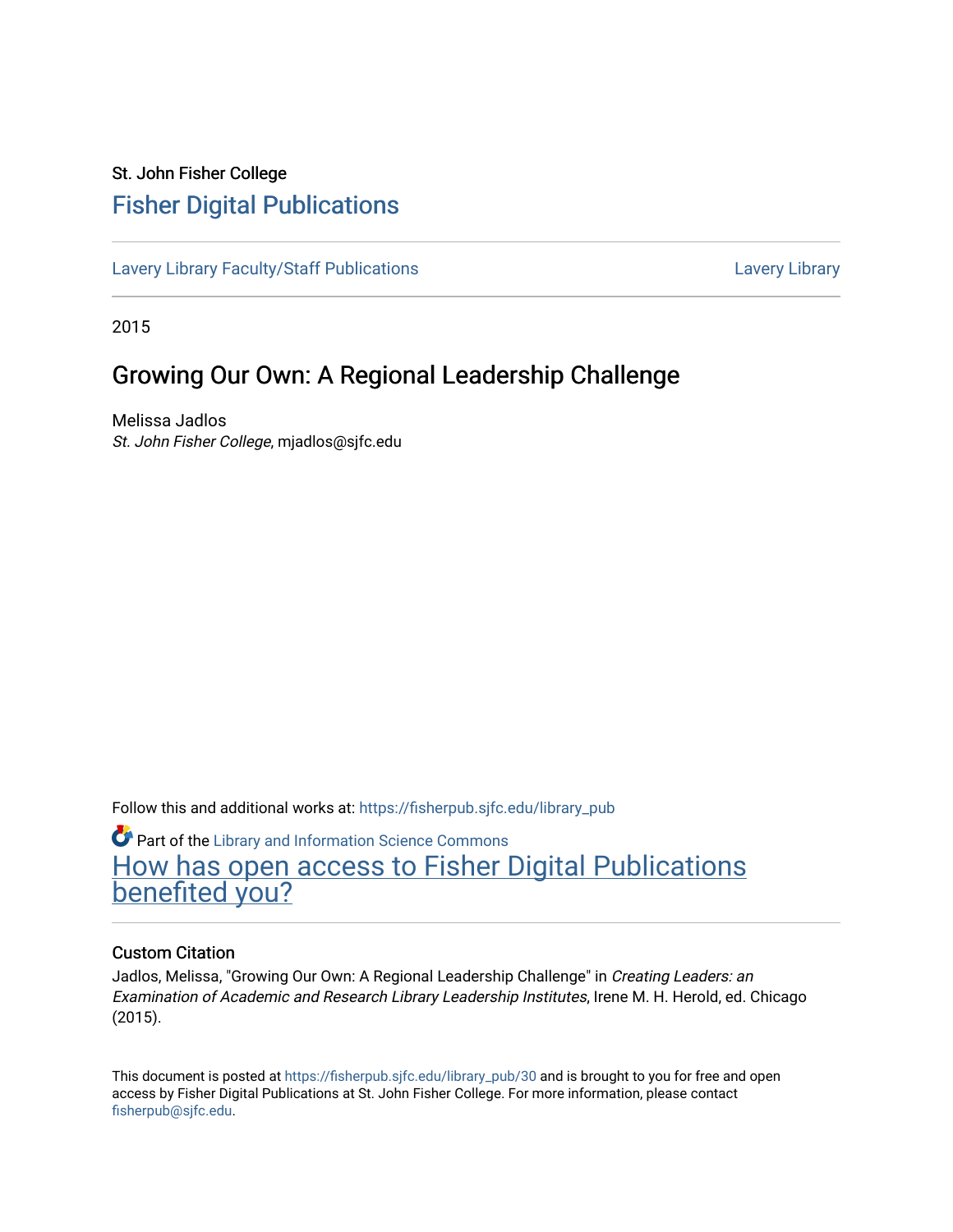## Growing Our Own: A Regional Leadership Challenge

## **Abstract**

This chapter describes a leadership institute based on the theories of Kouzes and Posner created in Rochester, NY. Participants were surveyed 10 and 12 years after their participation about the impact of the institute on their career and leadership style. The leadership characteristics taught in the institute are compared to leadership characteristics proposed by two library organizations. Due to the similarity, the author suggests future institutes aligned with Kouzes and Posner would be a good way to train future library leaders.

## Keywords

fsc2015

**Disciplines** Library and Information Science

## **Comments**

The final version of this chapter is published in Creating Leaders: an Examination of Academic and Research Library Leadership Institutes, edited by Irene M. H. Herold, Chicago : ACRL, 2015.

## Creative Commons License



This work is licensed under a [Creative Commons Attribution 4.0 License](https://creativecommons.org/licenses/by/4.0/).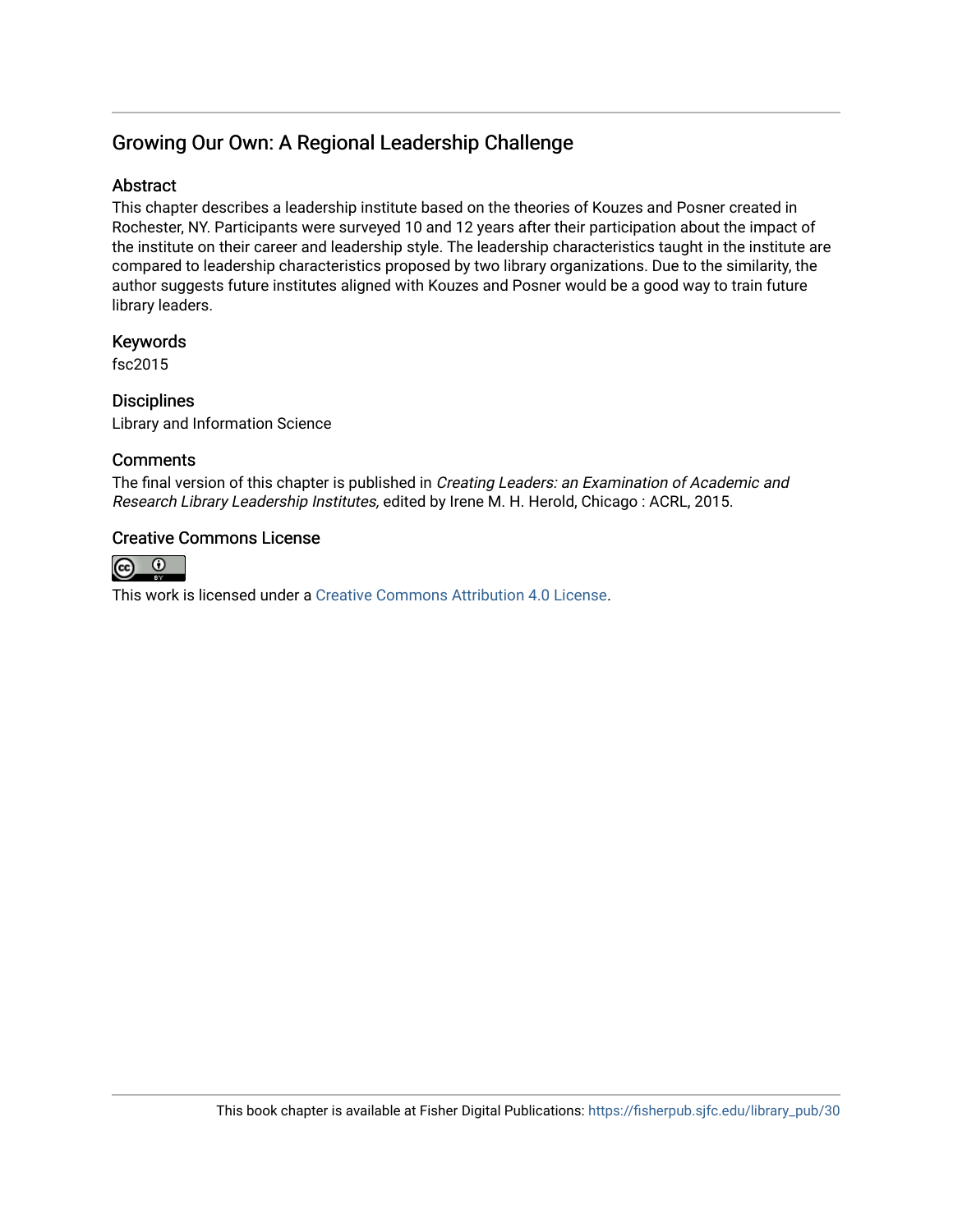#### **Growing Our Own: A Regional Leadership Challenge**

Melissa Jadlos

In 2001, librarians in the Rochester, New York area realized a large number of library administrators and managers were expected to retire over the next five years. In order to create strong leaders to fill these vacancies, a training program was developed to create and sustain a library leadership development program. The goal of the program was to create a leadership curriculum aimed at middle managers, developed and taught by a nationally recognized leadership-training consultant. At the same time, the consultant would train five local library staff members to facilitate future leadership training programs.

In 2002 and 2004, the Rochester Regional Library Council (RRLC) and the Monroe County Library System hosted "Accepting the Leadership Challenge: A Library Leadership Institute." Funded by Library Services and Technology Act grants from the New York State Department of Education, the purpose of the program was to "train select staff from member libraries in the skills most needed in order to successfully lead libraries in the technologically complex environment of today and the near future. This training is intended to enhance leadership at all levels of library service."<sup>[1](#page-16-0)</sup> A secondary goal of the 2004 institute was to create a faculty of library staff trained to present this curriculum to future cohorts. The session included a separate train-the-trainer component to educate five library staff, growing our own regional cadre of library leaders.

#### **About the Institute**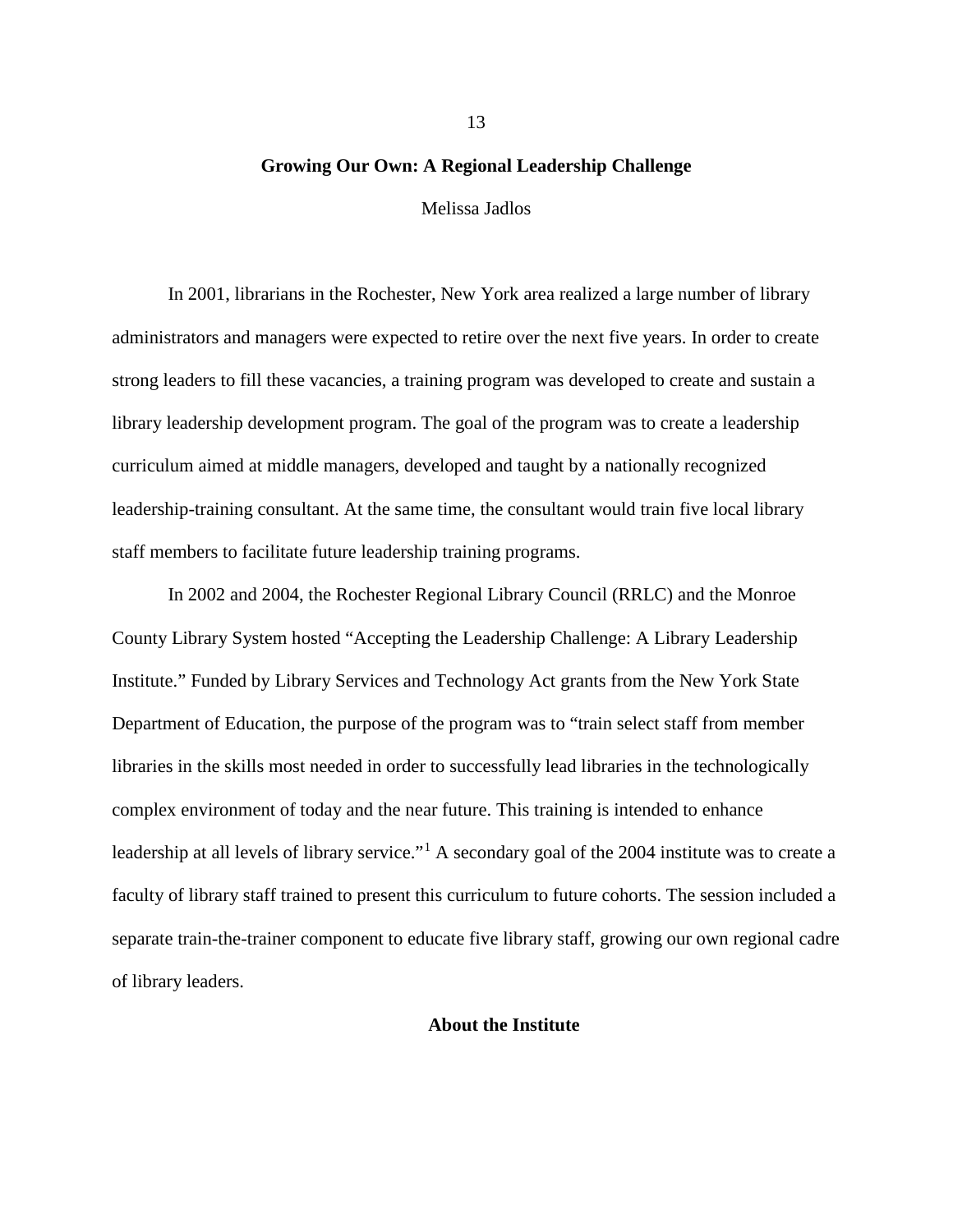RRLC is a network of all types of libraries from the Greater Rochester, New York region. The Monroe County Library System is comprised of 30 public library branches in the city of Rochester and throughout Monroe County. As a joint program, the institute was open to 20 participants from each organization (i.e., 20 public library staff from Monroe County and 20 staff from libraries of all types in the Greater Rochester area).

The Leadership Institute was facilitated by Louella V. Wetherbee in 2002 and 2004, and Florence M. Mason in 2002. The institute was based on the book *The Leadership Challenge* by James M. Kouzes and Barry Z. Posner.<sup>[2](#page-17-0)</sup> The two institutes varied slightly in format. The 2002 institute consisted of six sessions spread over four months; the 2004 institute was compressed into three and one-half days to reduce travel costs. Five alumni of 2002 participated again in 2004 with the intent to become future institute facilitators.

Leadership Institute participants were selected based on a competitive application process. Applicants provided an essay, a letter of support from the applicant's supervisor, and a description of a project the participant would lead while attending the institute. The essay was to describe how the institute would benefit both the applicant's career and institution. The first year there were not enough successful applicants to fill the program, so members of the steering committee reached out to likely candidates, encouraging them to apply.

Before the beginning of each institute, applicants were asked to fill out the Kouzes and Posner Leadership Practices Inventory 360 (LPI) and solicit colleagues to fill out the survey form intended for their supervisors and direct reports. Developed in the mid-1980s, the LPI is a formative evaluation tool that assesses "the frequency with which people engage in The Five Practices of Exemplary Leadership."[3](#page-17-1) This is based on research by Kouzes and Posner that "the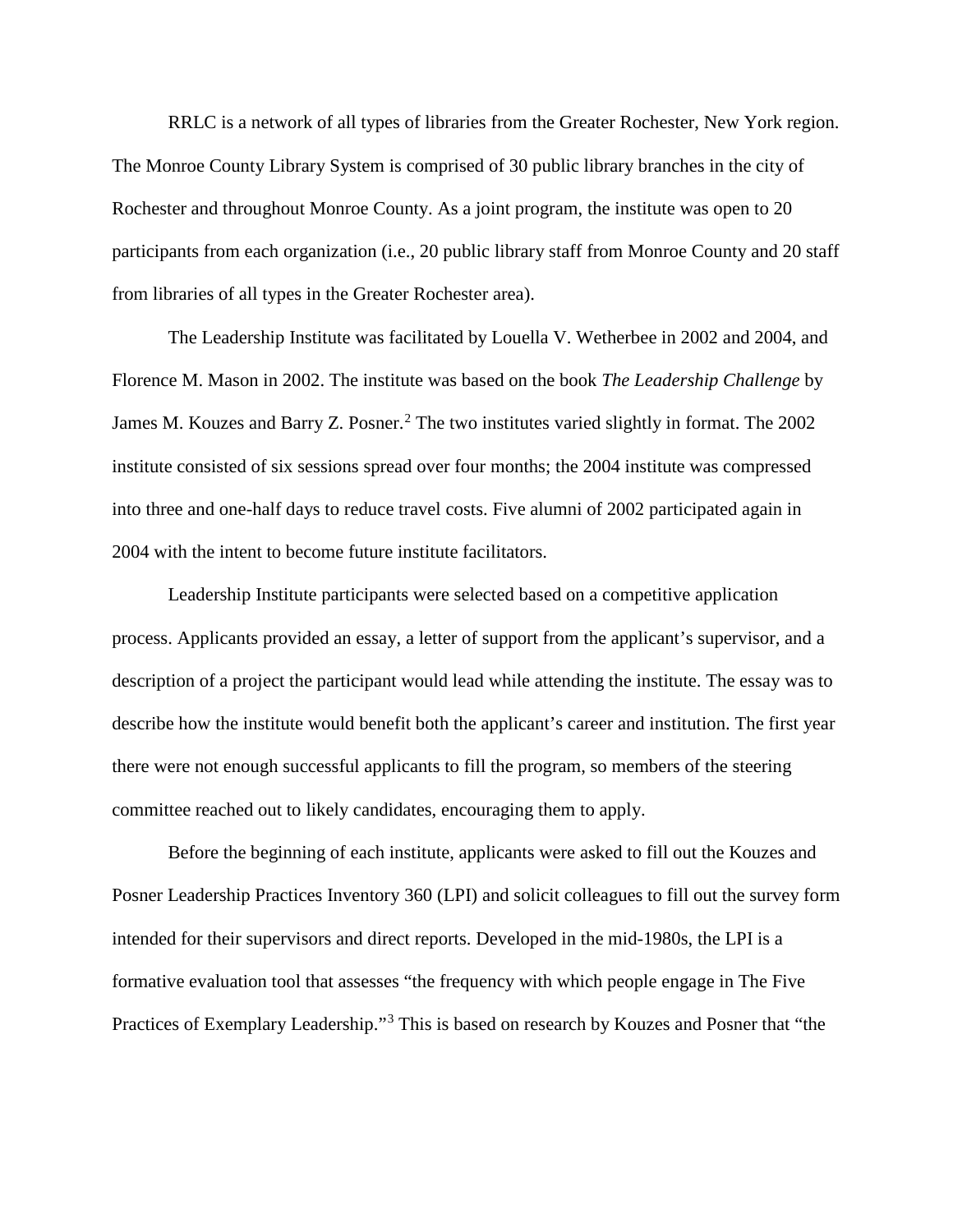more frequently you demonstrate the behaviors included in the LPI, the more likely you will be seen as an effective leader."[4](#page-18-0)

The curriculum was framed around the Five Practices of Exemplary Leadership as created by Kouzes and Posner.<sup>[5](#page-18-1)</sup> Both institutes included an introduction to the research behind the theory, followed by a section focusing on each practice. The sections included a definition of the practice, examples from the world of libraries, and practical exercises to build the participant's skill in each practice. Since we had the results of our self and peer LPI evaluations, we could target areas for improvement and were given suggestions on how to practice and improve our skills in those areas. In 2002, each session was a full day with a month between. In 2004, approximately half of each day was devoted to each practice, and the sessions were held consecutively. The course materials included the most recent edition of the book *The Leadership Challenge*, supplemental readings and exercises created by the facilitators, and the *Leadership Practices Inventory Participant's Workbook*. [6](#page-18-2)

The Five Practices of Exemplary Leadership program is based upon leadership trait research conducted by Kouzes and Posner over two decades beginning in the early 1980s. The researchers identified 20 qualities looked for or admired in leaders. They surveyed over 20,000 people on four continents and asked them to list the top seven qualities they "most look for and admire in a leader, someone whose direction they would willingly follow."<sup>[7](#page-18-3)</sup> The results have been consistent over time and across cultures and industries. These 20 qualities could be considered the core competencies of leadership as described by Kouzes and Posner. The top five leadership qualities, reflected in the Five Practices of Exemplary Leadership are model the way, inspire a shared vision, challenge the process, enable others to act, and encourage the heart.<sup>[8](#page-18-4)</sup> Kouzes and Posner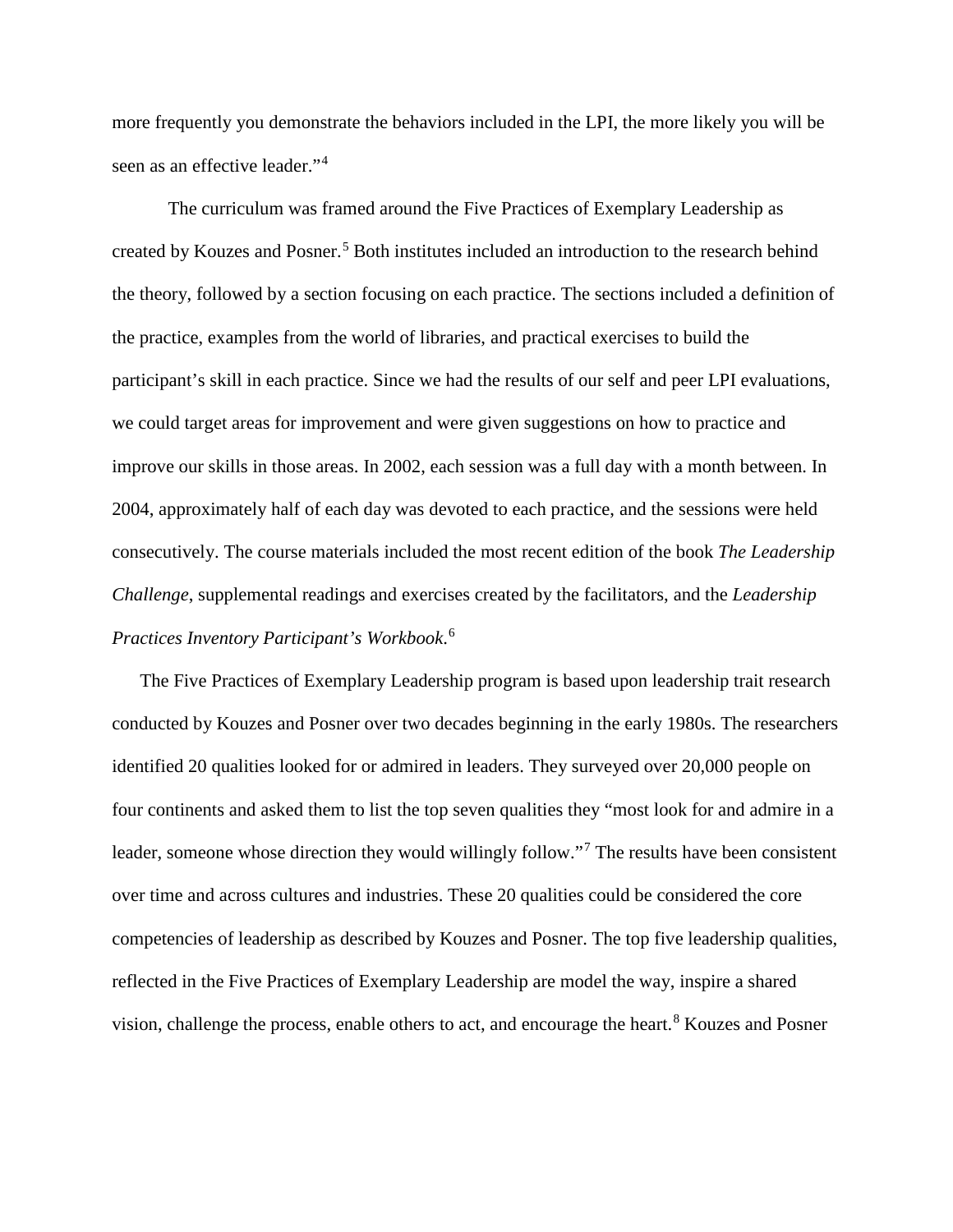contend that leadership can be observed and learned. By developing skills in the area of the Five Practices and using them consistently, ordinary people can become extraordinary leaders.

#### **Literature Review**

The theories of Kouzes and Posner have been discussed in relation to libraries since 1990. [9](#page-19-0) The facilitators, Wetherbee and Mason, used this concept in Florida, Texas, and Indiana. The Rochester Leadership Institute was discussed in Mason and Wetherbee's article, "Learning to Lead: An Analysis of Current Training Programs for Library Leadership," wherein it is referred to as the Library Leadership Institute (Monroe County Library System) and described as a six-day program for librarians and support staff, with selective admission and a primary emphasis on personal assessment and leadership skills development.<sup>[10](#page-19-1)</sup> Based on the use of the Kouzes and Posner Leadership Practices Inventory, Mason and Wetherbee described the institute as "feedback intensive."[11](#page-19-2) As stated in "Learning to Lead," Mason and Wetherbee cited the research of Leanne Atwater, Paul Roush, and Allison Fichthal, when they write, "Research on 360 feedback approaches has shown that use of these tools does lead to increased job performance."<sup>[12](#page-19-3)</sup>

#### **Theoretical Framework for Viewing Leadership**

In their 2004 article, Mason and Wetherbee indicated there was no agreed upon statement of leadership skills for librarians or a list of core competencies.[13](#page-19-4) Therefore it was difficult to develop a leadership education program without knowing what the learning objectives of the program should be. Also, without measurable objectives, it could not be determined whether the training was effective. In her 2013 article, Mary Wilkins Jordan describes her research study to identify a set of competencies for public library leaders.<sup>[14](#page-19-5)</sup> By first identifying terms mentioned in the literature as being important for library leaders and then refining the list by surveying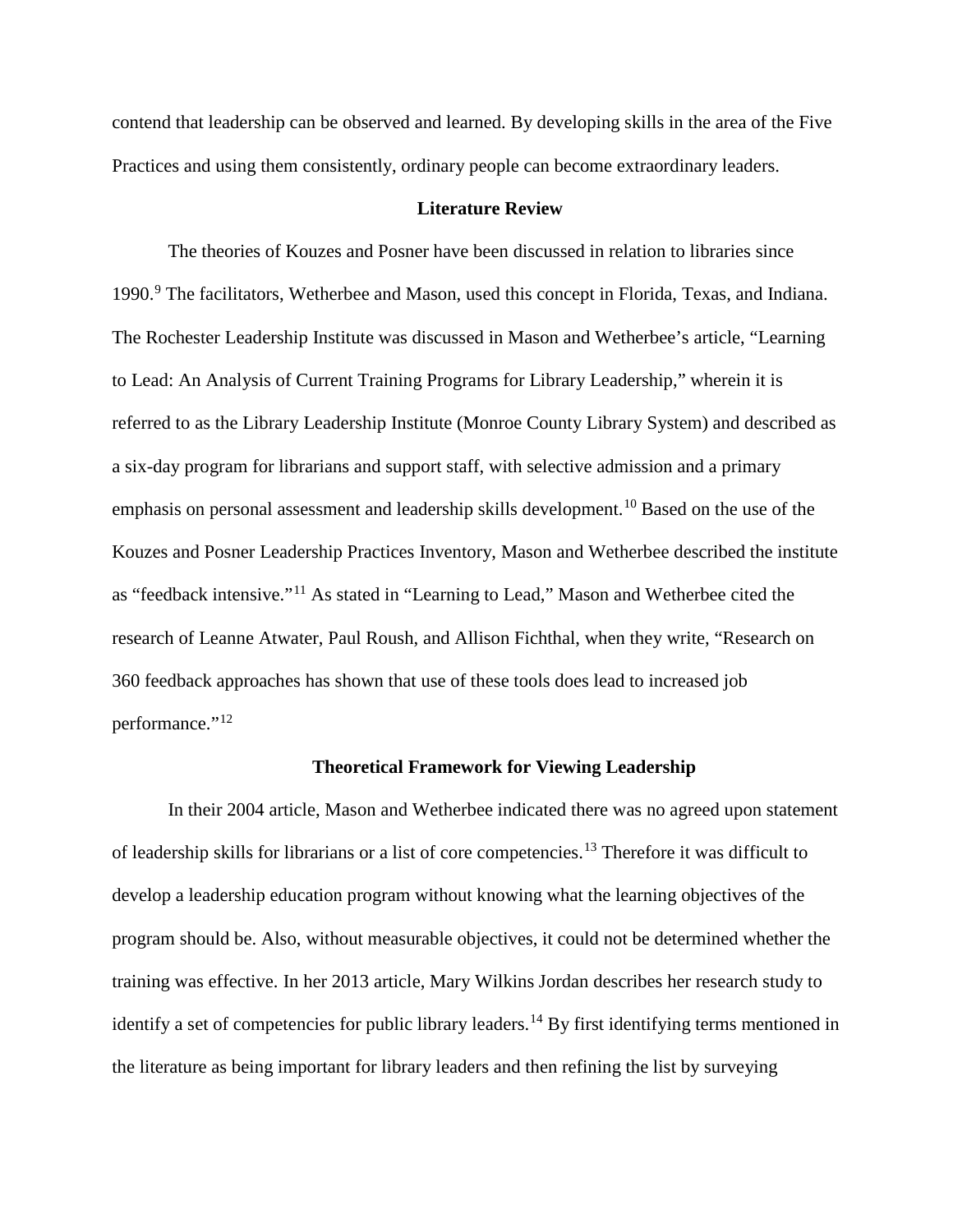successful public library directors (results are listed in table 13.1), Jordan developed a list of

nineteen competencies "most important to the profession for the next decade."[15](#page-19-6)

| Table 13.1. Core Competencies Defined by Successful Public Library Directors |  |
|------------------------------------------------------------------------------|--|
|------------------------------------------------------------------------------|--|

| Competency                  | <b>Definition</b>                                                                                                                                  |
|-----------------------------|----------------------------------------------------------------------------------------------------------------------------------------------------|
| Enthusiasm                  | Optimism, positive emotional connection                                                                                                            |
| Demonstrating leadership    | Being perceived as a leader; taking charge of situations<br>effectively                                                                            |
| Delegation                  | Handing off both responsibilities and sufficient authority to<br>accomplish tasks                                                                  |
| Accountability              | Taking responsibility for results-positive and negative                                                                                            |
| Planning                    | Setting goals and developing strategies to achieve those goals                                                                                     |
| Integrity                   | Following professional code, being honest, being a role<br>model for how to behave; honesty                                                        |
| <b>Risk taking</b>          | Not taking the easy way; taking a chance of failure; bold or<br>courageous action                                                                  |
| Credibility                 | Building trust in others; doing what you say you will do;<br>being consistent in speech and actions                                                |
| Resource management         | Finding money, facilities to accomplish goals                                                                                                      |
| Creativity                  | Seeing different ways to accomplish goals; bringing forward<br>new ideas                                                                           |
| Customer service            | Both internal and external; remembering that patrons are the<br>focus of the library                                                               |
| Interpersonal skills        | Effectively working together with others of different levels<br>or different positions (staff and public); good social skills;<br>building rapport |
| <b>Communication skills</b> | Speaking, writing, listening; understanding your message and<br>conveying it to others                                                             |
| Flexibility                 | Changing course when necessary, changing plans to be<br>successful                                                                                 |
| Vision                      | Looking at the future and seeing where the library can go;<br>articulating directions                                                              |
| Political understanding     | Government relations, board relations, working with<br>city/county departments, understanding organizational<br>structure                          |
| Maturity                    | Calm and in control, emotional intelligence, thinking of<br>others first                                                                           |
| Problem solving             | Assess a situation and see what needs to be done                                                                                                   |
| Advocacy skills             | Being visible in the community and library, active in<br>community organizations, building relationships with<br>decision makers                   |

Source: Jordan, "Developing Leadership," 42.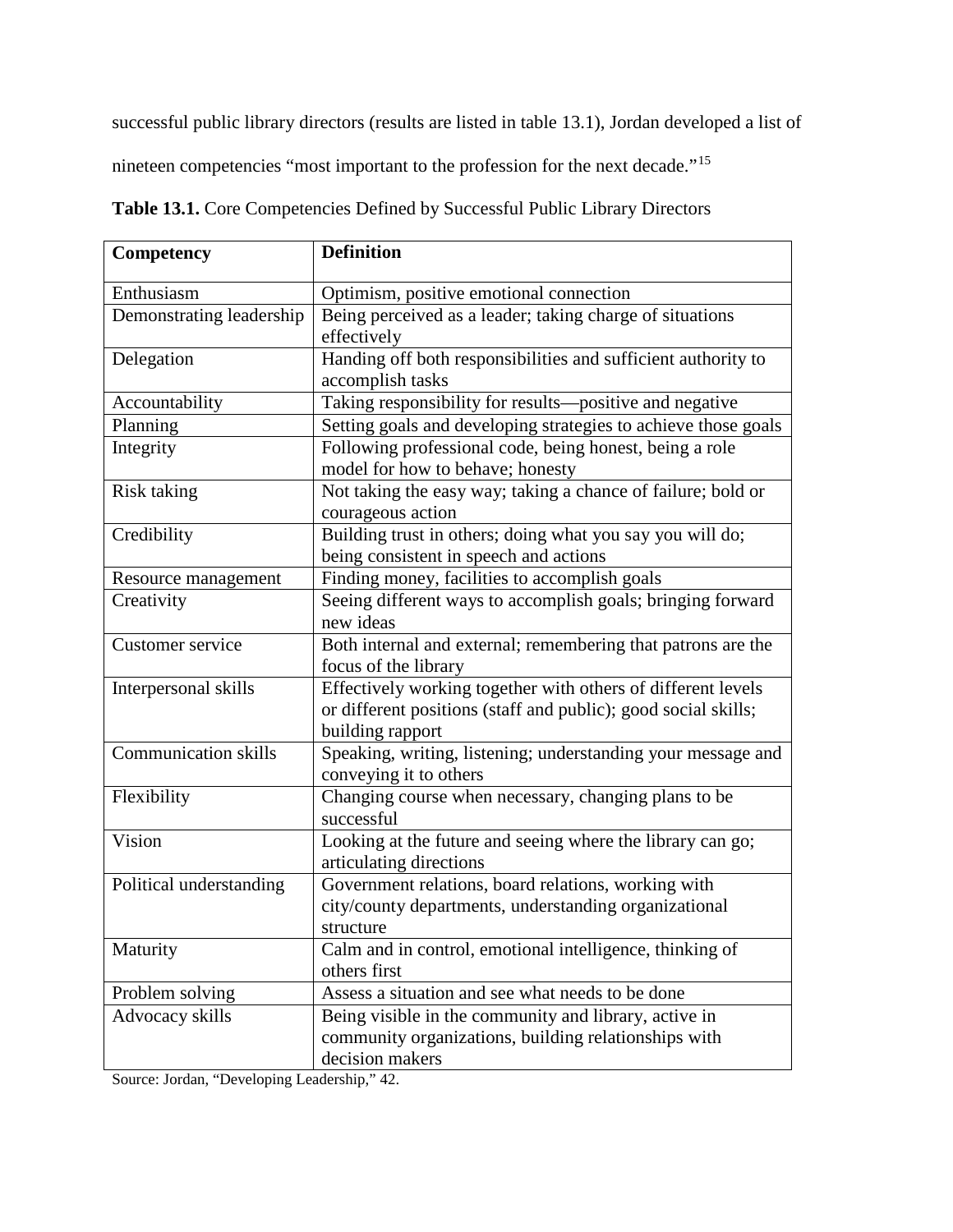In 2008, the Library Leadership Administration and Management Association (LLAMA) of the American Library Association (ALA) began the task of creating a list of competencies for library leaders.<sup>[16](#page-19-7)</sup> The authors of the list were members of the 2008 class of the ALA's Emerging Leaders Program.<sup>[17](#page-19-8)</sup> The project design included research, a literature review, and interviews of current leaders in the profession. The model proposed by the LLAMA Emerging Leaders group included 17 broad competencies divided into four central leadership competencies. They were cognitive ability, vision, interpersonal effectiveness, and managerial effectiveness. When the leadership competency model was presented at a poster session at the 2008 ALA Annual Conference, an additional category was included: personal attributes. Listed below in table 13.2 are the broad competencies grouped by the central leadership competencies.

| Cognitive ability           | Culturally competent          | Strategic planning          |
|-----------------------------|-------------------------------|-----------------------------|
| Problem-solving             | Accountability                | Collaboration               |
| Decision making             | Team building                 | Flexibility or adaptability |
| Reflective thinking         | Development                   | Personal attributes         |
| Vision                      | Inspirational or motivational | Principled or ethical       |
| Global thinking             | <b>Communication skills</b>   | Honest                      |
| Creative or innovative      | Managerial effectiveness      | Humble                      |
| Forward thinking            | Manage change                 | Gracious                    |
| Interpersonal effectiveness | Resource management           | Teachable                   |

**Table 13.2.** ALA LLAMA Core Competencies

Source: Ammons-Stephens et al., "Developing Core Leadership Competencies," 68–71.

Table 13.3 compares the LLAMA and Jordan competencies with the leadership qualities identified by Kouzes and Posner. There are many common terms and phrases among the lists. Separately, two library organizations have developed competencies that align with Kouzes and Posner's characteristics. This suggests using training based on the concepts of Kouzes and Posner may develop leadership skills recognized as such by the library community.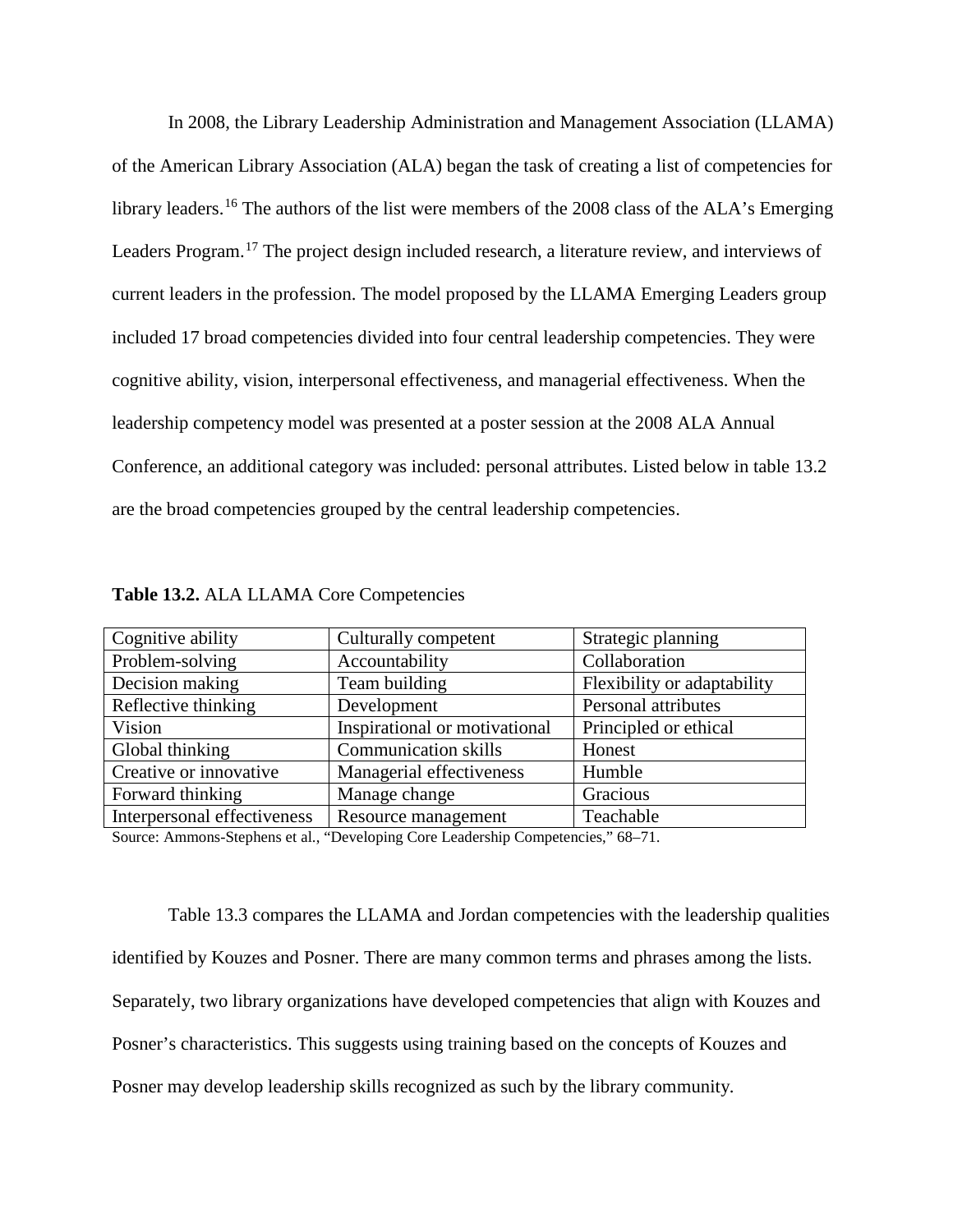|  |  | Table 13.3. Competencies Compared with Characteristics |  |
|--|--|--------------------------------------------------------|--|
|--|--|--------------------------------------------------------|--|

| Core competencies defined<br>by public library directors | Core competencies according to<br><b>ALA LLAMA</b> | <b>Kouzes and Posner's</b><br>characteristics of<br>admired leaders |
|----------------------------------------------------------|----------------------------------------------------|---------------------------------------------------------------------|
| Enthusiasm                                               | Cognitive ability                                  | Honest                                                              |
| Demonstrating leadership                                 | Problem-solving                                    | Forward-looking                                                     |
| Delegation                                               | Decision making                                    | Inspiring                                                           |
| Accountability                                           | Reflective thinking                                | Competent                                                           |
| Planning                                                 | Vision                                             | Fair-minded                                                         |
| Integrity                                                | Global thinking                                    | Supportive                                                          |
| <b>Risk taking</b>                                       | Creative/innovative                                | Broad-minded                                                        |
| Credibility                                              | Forward thinking                                   | Intelligent                                                         |
| Resource management                                      | Interpersonal effectiveness                        | Straightforward                                                     |
| Creativity                                               | Culturally competent                               | Dependable                                                          |
| Customer service                                         | Accountability                                     | Courageous                                                          |
| Interpersonal skills                                     | Team building                                      | Cooperative                                                         |
| <b>Communication skills</b>                              | Development                                        | Imaginative                                                         |
| Flexibility                                              | Inspirational/motivational                         | Caring                                                              |
| Vision                                                   | <b>Communication skills</b>                        | Determined                                                          |
| Political understanding                                  | Managerial effectiveness                           | Mature                                                              |
| Maturity                                                 | Manage change                                      | <b>Ambitious</b>                                                    |
| Problem solving                                          | Resource management                                | Loyal                                                               |
| Advocacy skills                                          | Strategic planning                                 | Self-controlled                                                     |
|                                                          | Collaboration                                      | Independent                                                         |
|                                                          | Flexibility/adaptability                           |                                                                     |
|                                                          | Personal attributes                                |                                                                     |
|                                                          | Principled/ethical                                 |                                                                     |
|                                                          | Honest                                             |                                                                     |
|                                                          | Humble                                             |                                                                     |
|                                                          | Gracious                                           |                                                                     |
|                                                          | Teachable                                          |                                                                     |
|                                                          |                                                    |                                                                     |

Source: Jordan, "Developing Leadership"; Ammons-Stephens et.al, "Developing Core Leadership Competencies"; and Kouzes and Posner, *The Leadership Challenge*, 25th ed.

Mason and Wetherbee summarized the evaluations of three leadership programs.<sup>[18](#page-19-9)</sup> They were primarily based on post-training evaluations, and the article pointed out the weaknesses inherent in self-reported evaluations. In their conclusion, Mason and Wetherbee stated the need for longitudinal research and further study to determine if the programs achieved their stated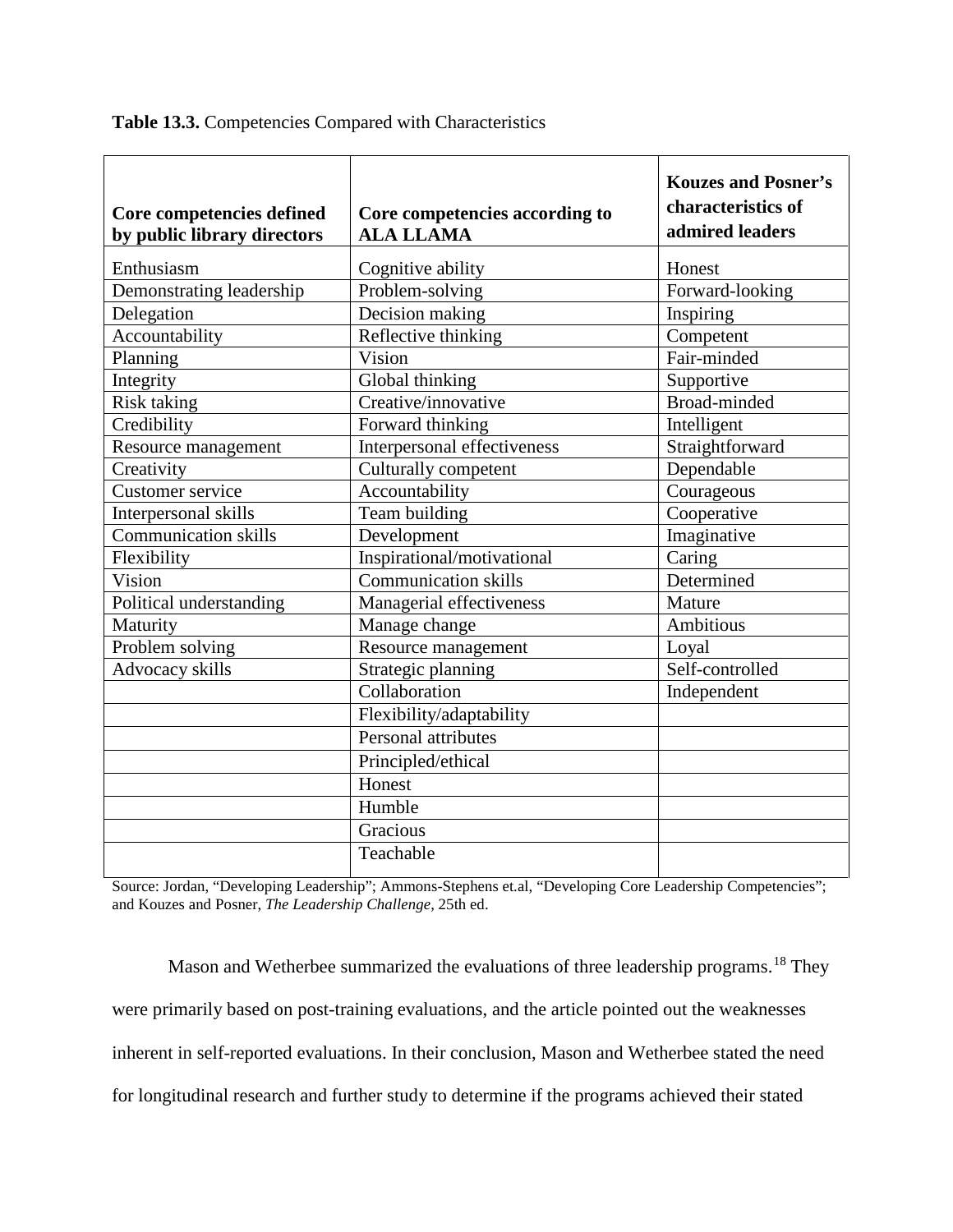objectives.[19](#page-19-10) In the follow-up survey discussed below, I used questions similar to those summarized by Mason and Wetherbee.<sup>[20](#page-19-11)</sup> By surveying participants nine and 11 years after their participation, I hoped to provide more information on the long-term effects of a trait-based, feedback-intensive program such as the Library Leadership Institute.

## **What I Learned**

At the start, I did not apply for the first Leadership Institute because I did not consider myself a leader. I subscribed to the theory that leaders are born, not made, and you either had it or you didn't. However, there were not enough applicants for the cohort in 2002 and I was invited to attend. Participation in the 2002 Leadership Institute played a pivotal role in my personal development and had a direct result on my decision to interview for a position as a library director. From the first day of the institute, when the facilitators explained the research behind the theory of Kouzes and Posner, I was hooked. Not only did the Kouzes and Posner research results trend across time, gender, culture, and industry; my institute colleagues' responses to the survey fell right in line. Table 13.4 compares the survey results in Kouzes and Posner's 1995 edition of *The Leadership Challenge* with our group exercise in 2002 and survey results from the 2012, 25th anniversary edition of *The Leadership Challenge.*[21](#page-19-12) The numbers refer to the percentage of respondents who selected the characteristic as a quality they would look for in a leader. The "X" notes the top seven characteristics selected by the participants in the 2002 cohort in no particular order.

| <b>Characteristics</b> | 1995 $(\%)$ | 2012(%) | 2002 Librarians |
|------------------------|-------------|---------|-----------------|
| <b>Honest</b>          | 88          | 89      |                 |
| Forward-looking        | 75          | −       |                 |

**Table 13.4.** Comparison of 2002 Institute Results with Kouzes and Posner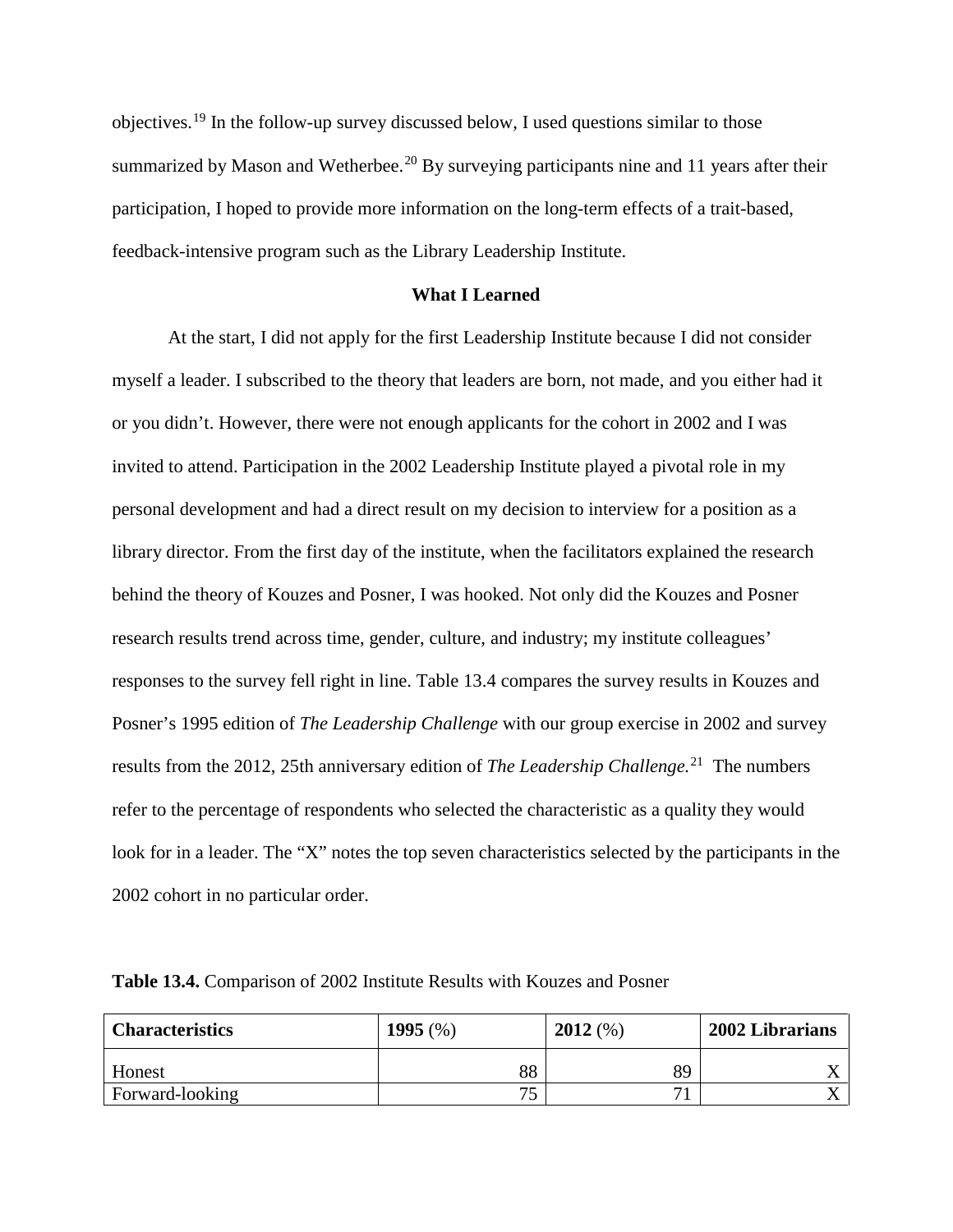| 68             | 69 |  |
|----------------|----|--|
| 63             | 69 |  |
| 49             | 37 |  |
| 4 <sub>1</sub> | 35 |  |
| 40             | 38 |  |
| 40             | 45 |  |
|                |    |  |

Source: Kouzes and Posner, *The Leadership Challenge*, 2nd ed., 21; Kouzes and Posner, *The Leadership Challenge,*  25th ed., 34; Jadlos, "Leadership Institute Survey."

By demonstrating at the beginning of the first session that the theories of Kouzes and Posner held up over time and were directly aligned with my personal values, the facilitators validated the premise of the workshop for me, and I was prepared to continue with an open mind. As the days went on, I discovered that some of the actions I took instinctively and deemed common sense were leadership. For example, on the first day of the workshop, when we broke for lunch, there was a buffet set up against the wall. We had a short time to eat and there were over 40 people in line. I asked a colleague to help me move the table away from the wall so people could serve themselves from either side of the buffet. Even though it was a small gesture, it was a lightbulb moment when I realized this action fell under the practices of challenge the process and enable others to act.<sup>[22](#page-19-13)</sup> I began to assess past actions as activities described as leadership actions, and I began to think of myself as someone with leadership ability. After this, my confidence in my leadership abilities soared. With the results of my LPI in hand, I knew what areas I needed to strengthen in order to become a better-rounded leader. I also learned the value of hiring and relying on staff with strengths in areas that complement mine.

As a result of participating in the Leadership Institute and learning about the traits that people look for in leaders, I have consciously incorporated the practice of those traits in my daily life. I also learned that while acting like a leader is vital, it is also important to communicate what I am doing and why it is important. One of the five practices is model the way, which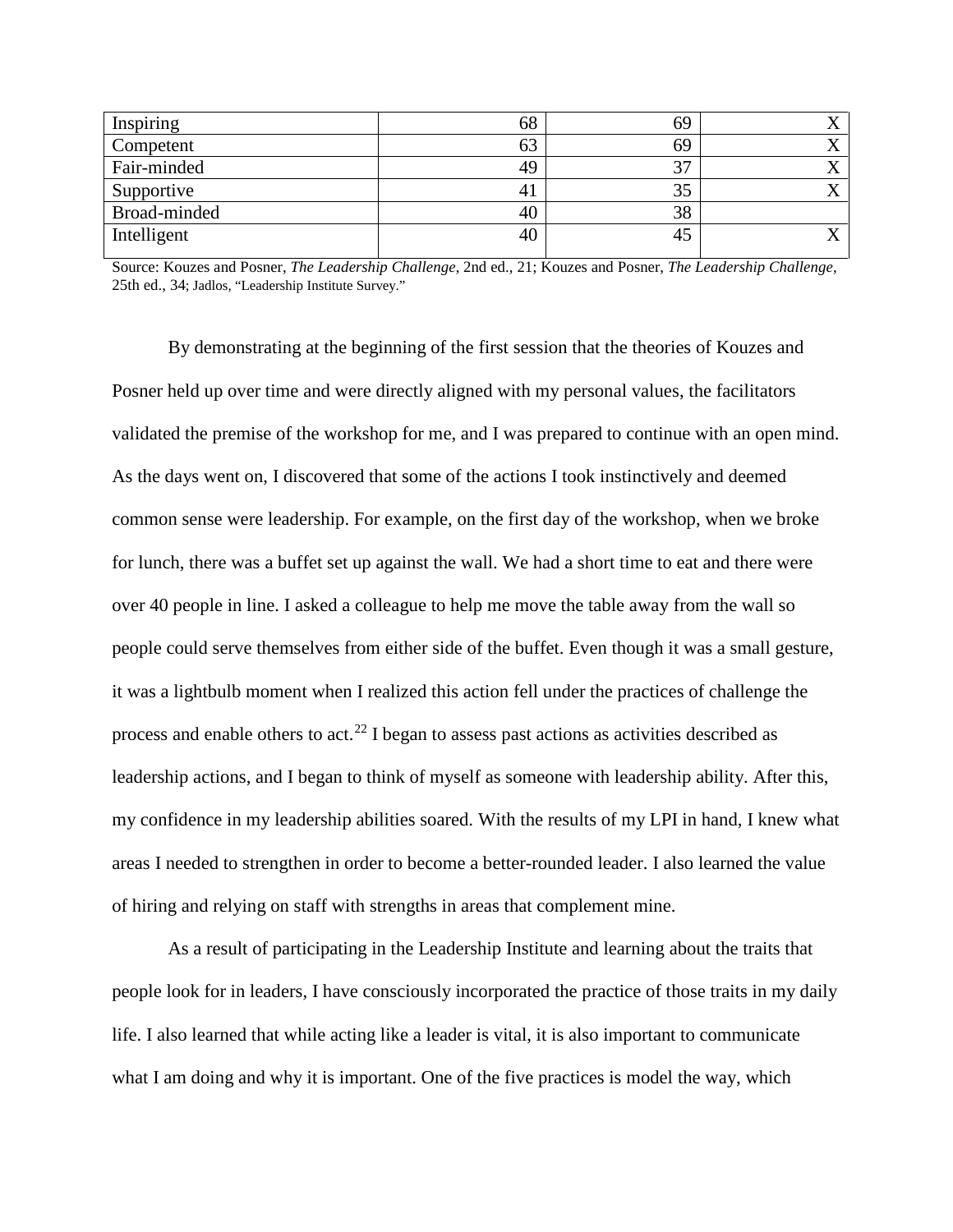means set the example for how you expect others to behave, or "walk the walk." Instead of quietly setting an example and expecting others to follow, I will explain why I act the way I do. For example, copying a supervisor on an e-mail thanking a student for doing a good job or explaining why I am communicating with administration in a certain way. Sharing the why helps others to become more effective leaders, giving examples to learn from. In addition to using what I learned on a daily basis, I have also trained others: facilitating workshops for local library organizations, the State University of New York Librarians' Association, and the New York Library Assistants' Association.

In preparation for writing this chapter, I retook the LPI to compare with my 2002 results. Although I no longer have the LPI 360 survey results from my 2002 colleagues' point of view, I distinctly remember being surprised by the vast differences between the ways I viewed myself and how others viewed me. My colleagues observed more frequent demonstrations of leadership behaviors than I observed in myself.

Now that I recognize leadership behaviors and consciously incorporate them into my life, my self-study scores are very different. Each leadership practice score is based on a 60-point scale. My scores increased an average of 22 points, a 36 percent improvement. I believe now that I have an understanding of which behaviors are recognized as leadership behaviors, my scores would be more in line with how my colleagues would perceive me if I repeated the 360 evaluation.

#### **Survey Results**

In 2013, I surveyed participants in both the 2002 and 2004 Leadership Institutes.<sup>[23](#page-19-14)</sup> The purpose of this survey was to understand the long-term effects of a feedback-intensive program such as the Leadership Institute.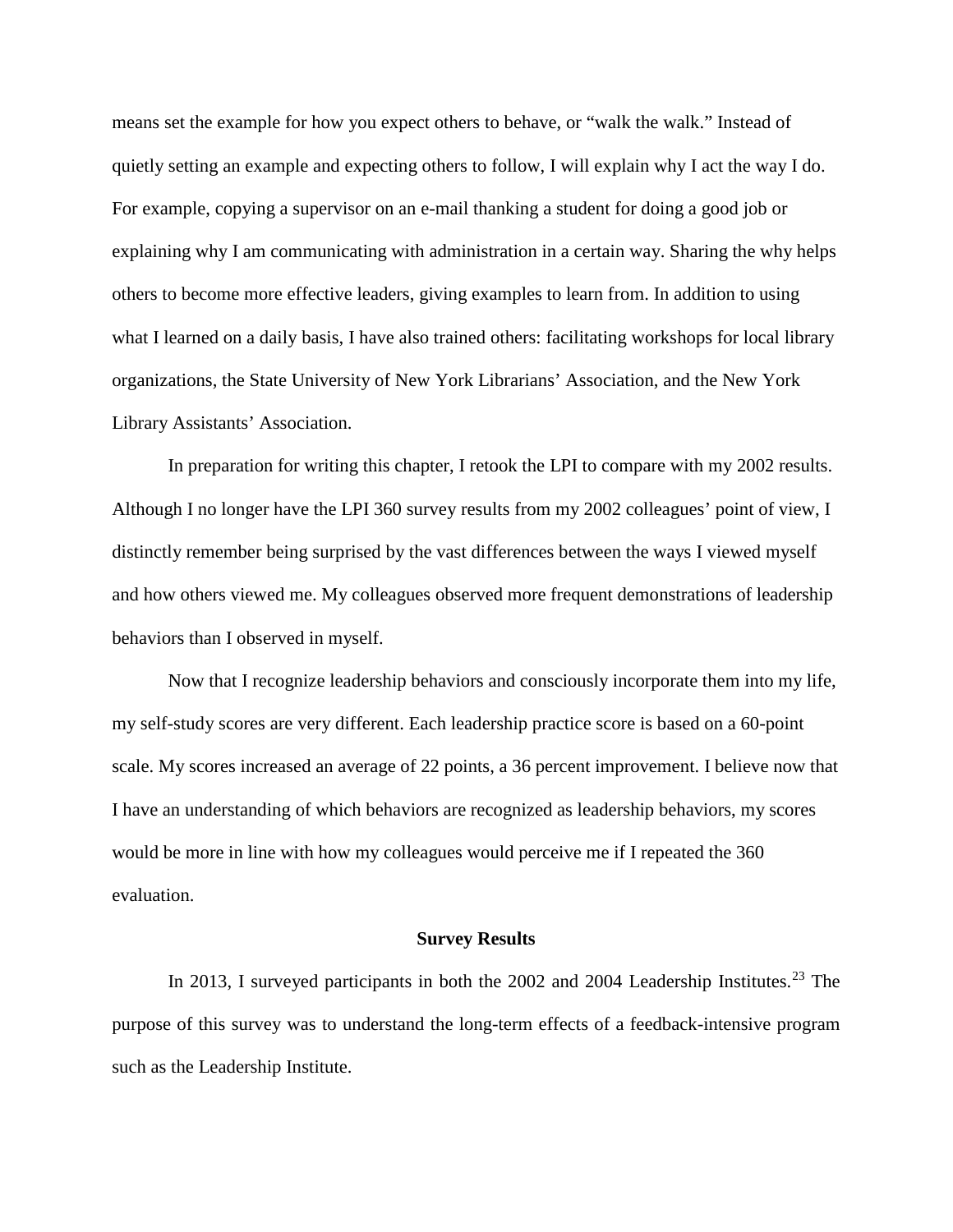In February 2013, the survey was distributed to participants in the 2002 and 2004 Leadership Institute Cohorts. The survey was designed to collect information on whether the participants believed the institute had achieved its stated outcomes and if the institute had any long-term effect on the participants. With the assistance of the Rochester Regional Library Council, I found contact information for 36 of the 2002 and 34 of the 2004 cohorts. (Each cohort contained 40 participants.) Since five members of the 2004 cohort were also 2002 participants selected to attend as facilitators in training, they did not receive the 2004 survey. For the 2002 cohort, 21 surveys were completed for a 57 percent response rate. The rate of return for the 2004 cohort was 24 percent, or 7 completed surveys. The institutes contained similar content, differing only in timing. The 2002 institute was spread out over four months, and 2004 was a continuous session held over three and one-half days. Leadership development expert Jay A. Conger writes, "A single, one-time course is insufficient to create and support lasting behavioral change. Instead, courses should be designed as a weeklong session followed by a break . . . and then a follow-up course."<sup>[24](#page-19-15)</sup> The increased response rate for the 2002 cohort may indicate that spreading the curriculum over four months had a more lasting effect on the participants. Table 13.5 summarizes the responses and compares the results from the 2002 and 2004 cohorts.

**Table 13.5.** Leadership Institute Survey Results

|                                          | 2002(n21)       |                  |         | 2004(n7)        |  |
|------------------------------------------|-----------------|------------------|---------|-----------------|--|
| <b>Survey question</b>                   | Agree           | <b>Disagree</b>  | Agree   | <b>Disagree</b> |  |
|                                          | $\mathcal{O}_0$ | (% )             | $(\% )$ | $(\%)$          |  |
| The Leadership Institute gave me the     | 95              |                  | 100     |                 |  |
| opportunity to explore the many          |                 |                  |         |                 |  |
| dimensions of leadership as described    |                 |                  |         |                 |  |
| by Kouzes and Posner in The              |                 |                  |         |                 |  |
| Leadership Challenge.                    |                 |                  |         |                 |  |
| The institute gave me the opportunity to | 100             | $\left( \right)$ | 100     |                 |  |
| build practical and concrete skills to   |                 |                  |         |                 |  |
| enhance my leadership abilities.         |                 |                  |         |                 |  |
| The institute changed my view of my      | 90              | 10               | 100     |                 |  |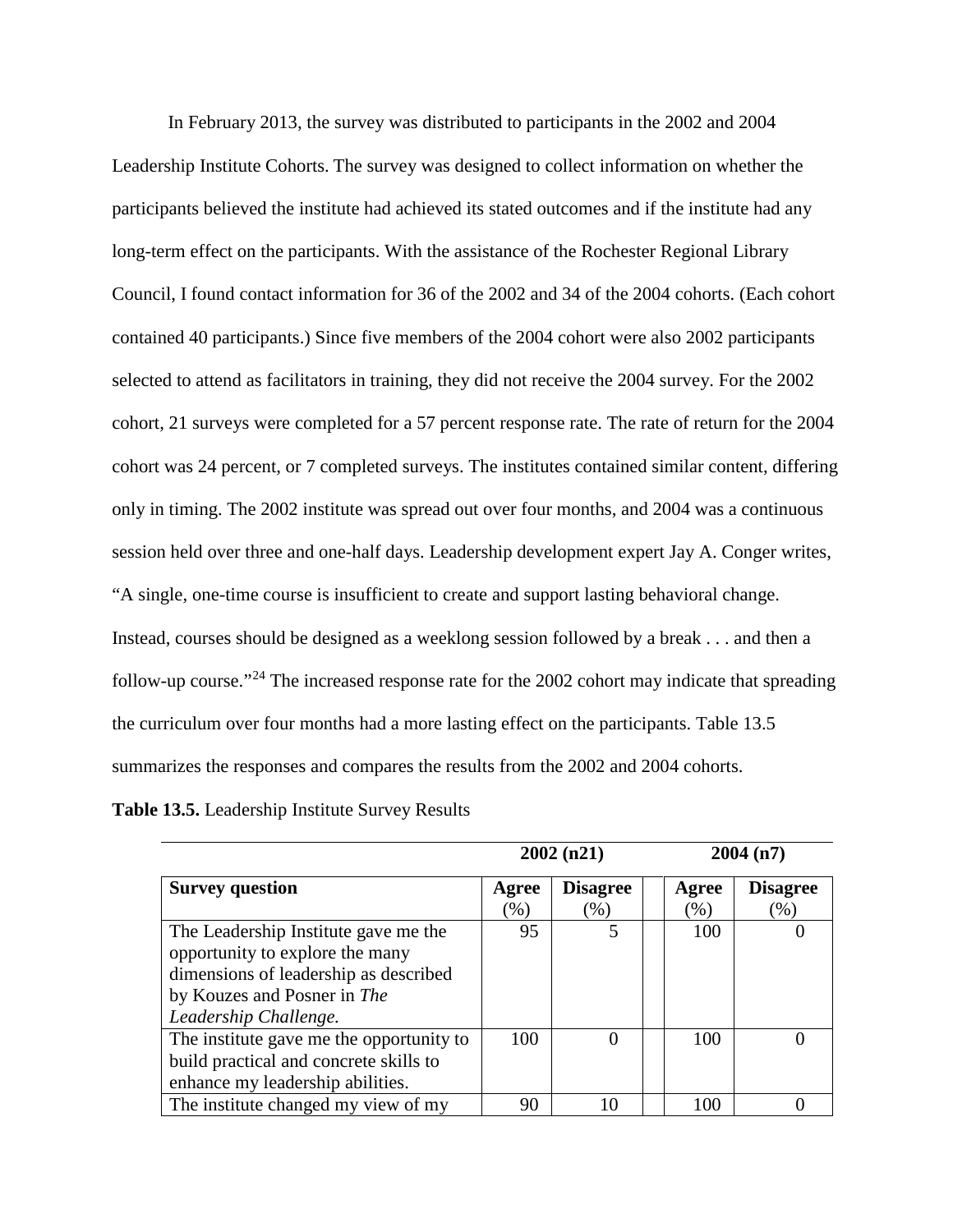| potential as a leader.                    |     |          |     |          |
|-------------------------------------------|-----|----------|-----|----------|
| The institute enhanced my view of the     | 90  | 10       | 100 |          |
| leadership potential of others.           |     |          |     |          |
| My confidence in my leadership ability    | 86  | 14       | 100 |          |
| increased as a result of the Leadership   |     |          |     |          |
| Institute.                                |     |          |     |          |
| Eleven years later, are the Kouzes and    | 90  | 10       | 100 |          |
| <b>Posner Five Practices of Exemplary</b> |     |          |     |          |
| Leadership relevant to your daily         |     |          |     |          |
| activities?                               |     |          |     |          |
|                                           | Yes | $\bf No$ | Yes | $\bf No$ |
|                                           |     |          |     |          |
| Have you used any part of the             | 38  | 62       | 71  | 29       |
| curriculum to mentor others?              |     |          |     |          |
|                                           |     |          |     |          |

Note:  $N =$  number of completed surveys.

Responses to the survey were overwhelmingly positive about the institute and the participants' experiences. The first two questions in table 13.5 refer to the learning objectives of the institute. Among the respondents, 95–100 percent, depending upon the cohort year, agreed or strongly agreed that the institute met the stated learning objectives. A respondent commented, "The skills given were practical and easy to remember and practice."<sup>[25](#page-19-16)</sup> Participants agreed or strongly agreed the institute changed their view of their potential as a leader and changed their view of the leadership potential of others. One participant stated, "A better understanding of leadership attributes helped me discover my own and other peoples' abilities."[26](#page-19-0) In the results of the survey, 2002 cohort members responded with 86 percent agreeing the institute increased their confidence in their leadership ability and from the 2004 cohort, 100 percent of respondents agreed their confidence levels increased. A 2002 respondent stated, "I had never thought of myself as a leader, but began to understand how we can all be leaders."<sup>[27](#page-19-1)</sup> From the 2002 cohort respondents 90 percent and from 2004 100 percent agreed or strongly agreed the Kouzes and Posner Five Practices are still relevant to their daily activities. Participants commented that they keep course materials such as the poster and bookmark where they can see them every day. Since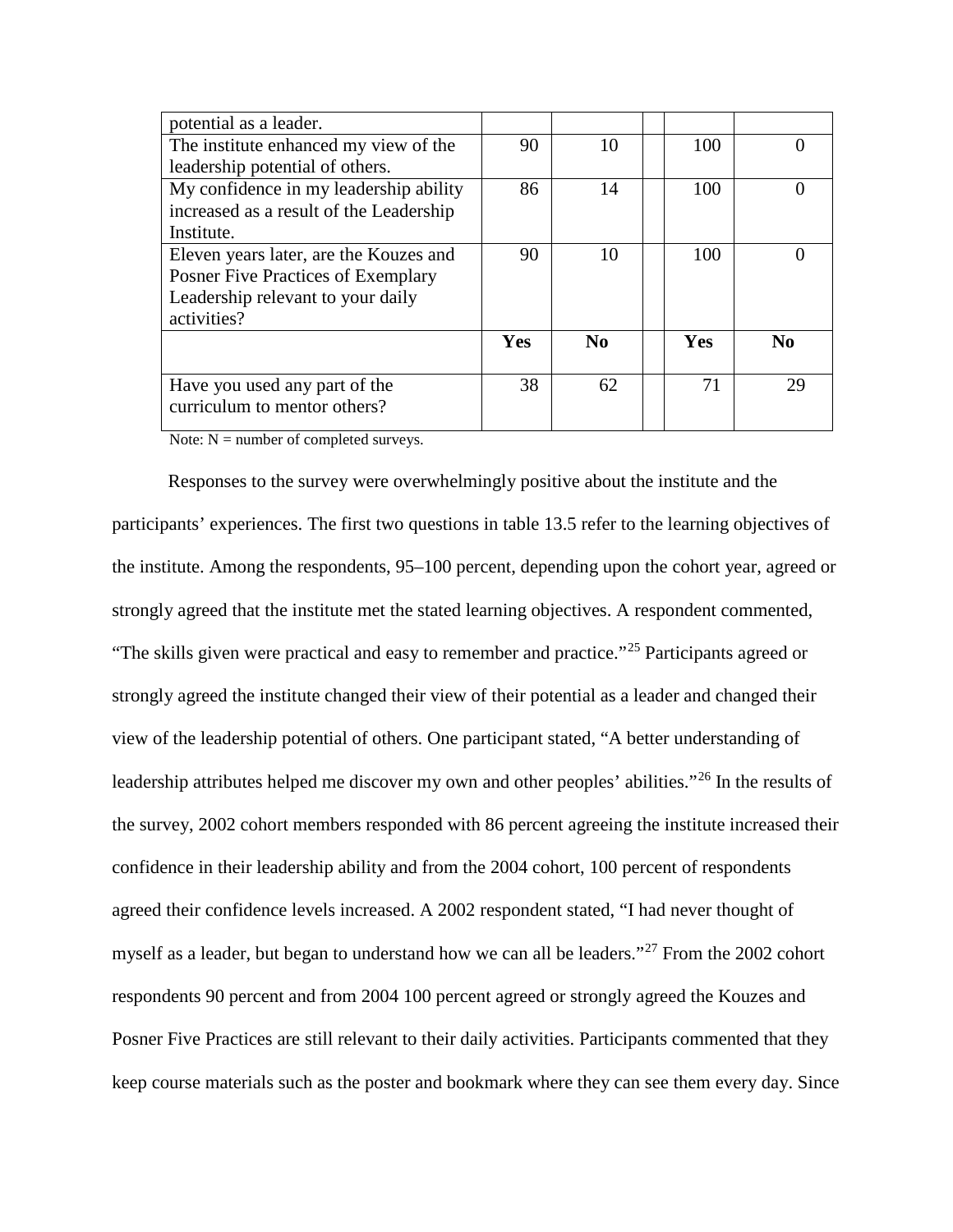the institutes, 57 percent of participants have changed jobs or received a promotion. Although, most reported that the change was not related to the institute, several respondents commented they "felt more comfortable applying for jobs with a greater responsibility"<sup>[28](#page-19-2)</sup> or it gave them the confidence to apply for leadership positions. Fourteen of the 29 participants who responded to the survey have continued to use the curriculum both formally and informally to train and mentor others. The 2004 cohort reported a much higher percentage of respondents who said they used some part of the curriculum to mentor others than the 2002 cohort. Since one of the purposes of the second cohort was to train future institute facilitators, there may have been more emphasis on mentoring during that session.

#### **Discussion**

According to the survey results, the Library Leadership Institutes were perceived as successful. Nine and 11 years after the institutes, more than 95 percent of survey respondents agreed that the institutes achieved the stated objectives. The institutes gave library staff an understanding of what leadership qualities are, how to recognize them in themselves and others, and how to strengthen their skills in these areas. Even after so many years, the Leadership Institutes are relevant and memorable. Participants continued to use the skills they gained and reported increased confidence in their ability to lead in the workplace and in their personal lives. The Leadership Institute facilitators had positive results training library staff, and the program has achieved its purpose to "train select staff from member libraries in the skills most needed in order to successfully lead libraries in the technologically complex environment of today and the near future."<sup>[29](#page-19-3)</sup>

#### **Conclusion**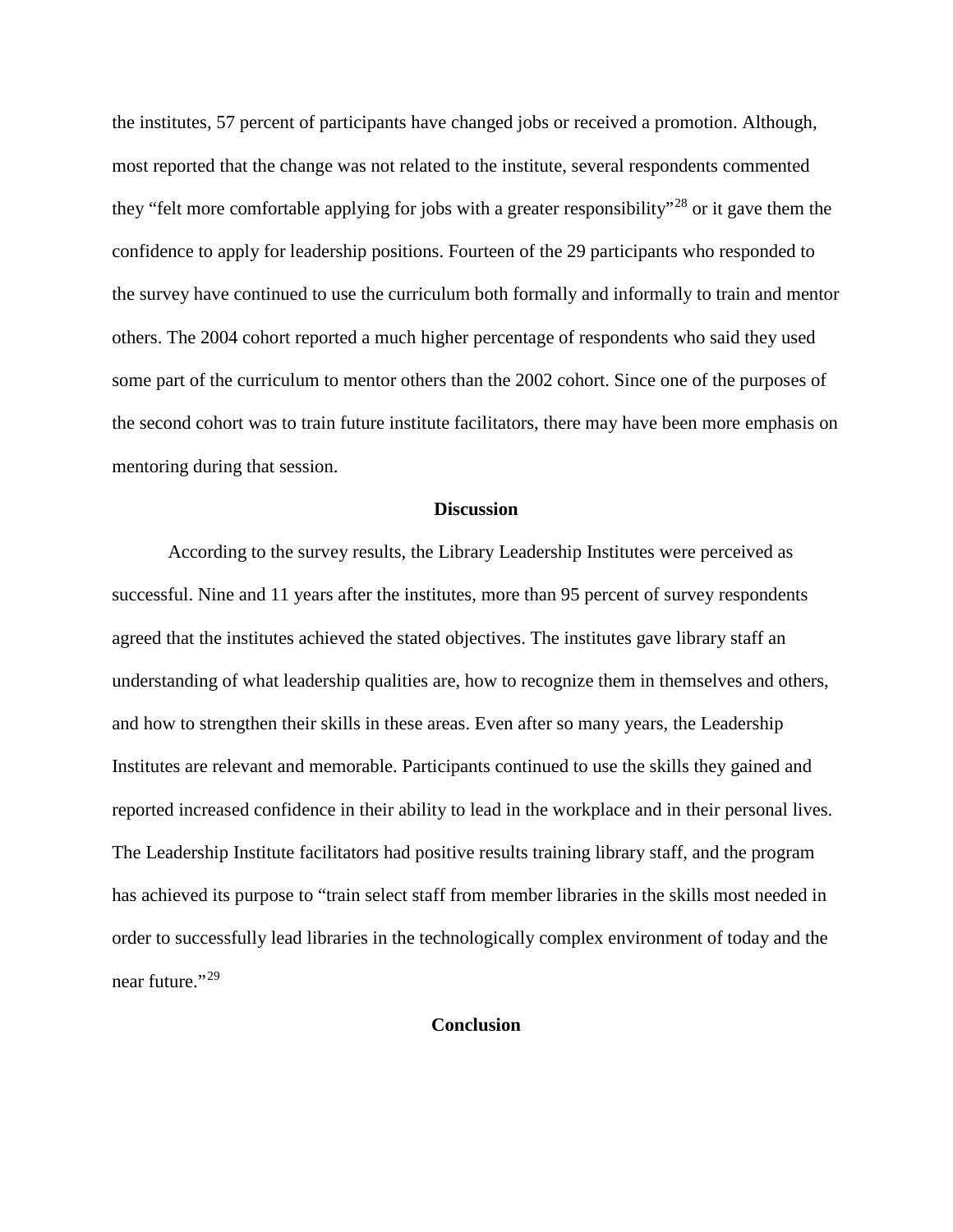Since the year of the last institute (2004), library leadership core competencies have been identified by public librarians and the ALA LLAMA section.<sup>[30](#page-19-17)</sup> The Kouzes and Posner qualities of leadership closely align with these competencies. Therefore, it seems the Library Leadership Institute used competencies very similar to those that have been identified by library organizations since 2009 in their leadership development program.

It would be a significant addition to library leadership training if the Leadership Institute could be continued. Kathy Miller, director of the Rochester Regional Library Council, stated "formal institutes have not been offered by RRLC since 2004 due to cost and a smaller pool of eligible candidates remaining after two cohorts of 40 participants" (pers. comm.). Offering the institute every three to five years using the trained local facilitators may address the need to generate a pool of participants and contain facilitator costs.

Going forward, the survey results and other research, such as reported by Conger, indicate that the most effective format for this kind of learning was the multiple-session syllabus spread out over several months. [31](#page-19-5) The curriculum should remain based on *The Leadership Challenge* with additional discussion of how these qualities align with emerging library leadership core competencies such as the competencies being developed by ALA LLAMA. Creating a local team of facilitators may reduce overall costs and encourage replication of the institute curriculum throughout many types of libraries across the country.

**Notes**

 $\overline{\phantom{a}}$ 

<sup>&</sup>lt;sup>1</sup> Joyce. "Leadership Institute."

<sup>2</sup> Kouzes and Posner, *The Leadership Challenge*, 2nd ed.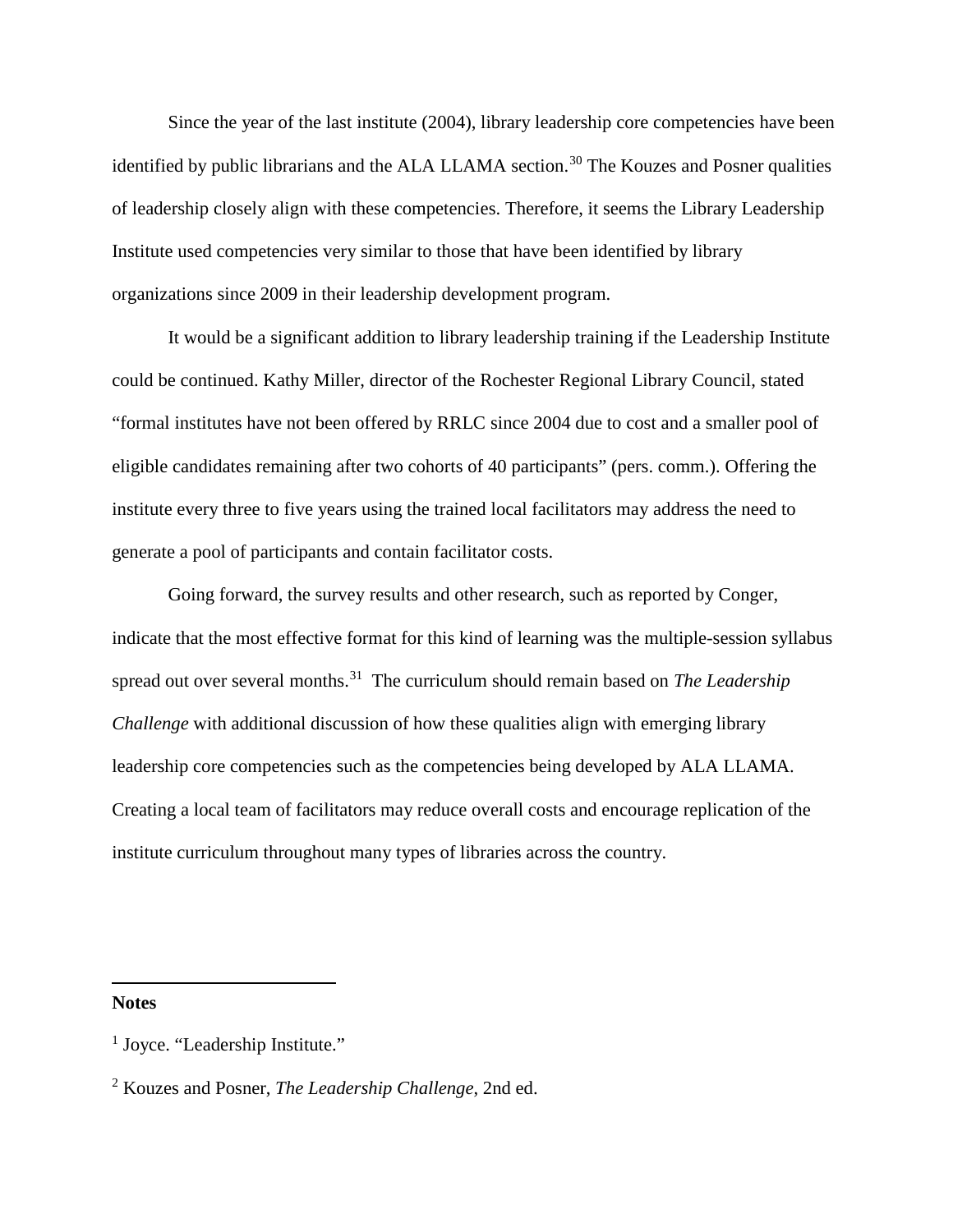<sup>3</sup> Kouzes and Posner, *The Leadership Challenge*, 25th ed., 85.

<sup>4</sup> Kouzes and Posner, *The Leadership Practices Inventory*, 6.

<sup>5</sup> Kouzes and Posner, *The Leadership Challenge*, 2nd ed.

<sup>6</sup> Kouzes and Posner, *The Leadership Challenge*, 25th ed; Kouzes and Posner, *Leadership* 

*Practices Inventory*.

<sup>7</sup> Kouzes and Posner, *The Leadership Challenge*, 2nd ed., 20.

<sup>8</sup> Ibid., 1.

 $\overline{\phantom{a}}$ 

<sup>9</sup> Jurow, "Preparing for Library Leadership."

<sup>10</sup> Mason and Wetherbee, "Learning to Lead," 198.

 $11$  Ibid., 205.

<sup>12</sup> Atwater, Roush, and Fichthal, "The Influence of Upward Feedback"; Mason and Wetherbee, 205.

<sup>17</sup> Ibid., 192.

<sup>14</sup> Jordan, "Developing Leadership."

<sup>15</sup> Ibid., 39.

<sup>16</sup> Ammons-Stephens et al., "Developing Core Leadership Competencies." LLAMA is a division

of the ALA (http://www.ala.org). More information about LLAMA may be found at

http://www.ala.org/llama/.

<sup>17</sup> More information about the ALA's Emerging Leaders Program may be found at

http://www.ala.org/educationcareers/leadership/emergingleaders

<span id="page-16-0"></span><sup>18</sup> Mason and Wetherbee, 208–213.

<sup>19</sup> Ibid., 213.

 $20$  Ibid., 210.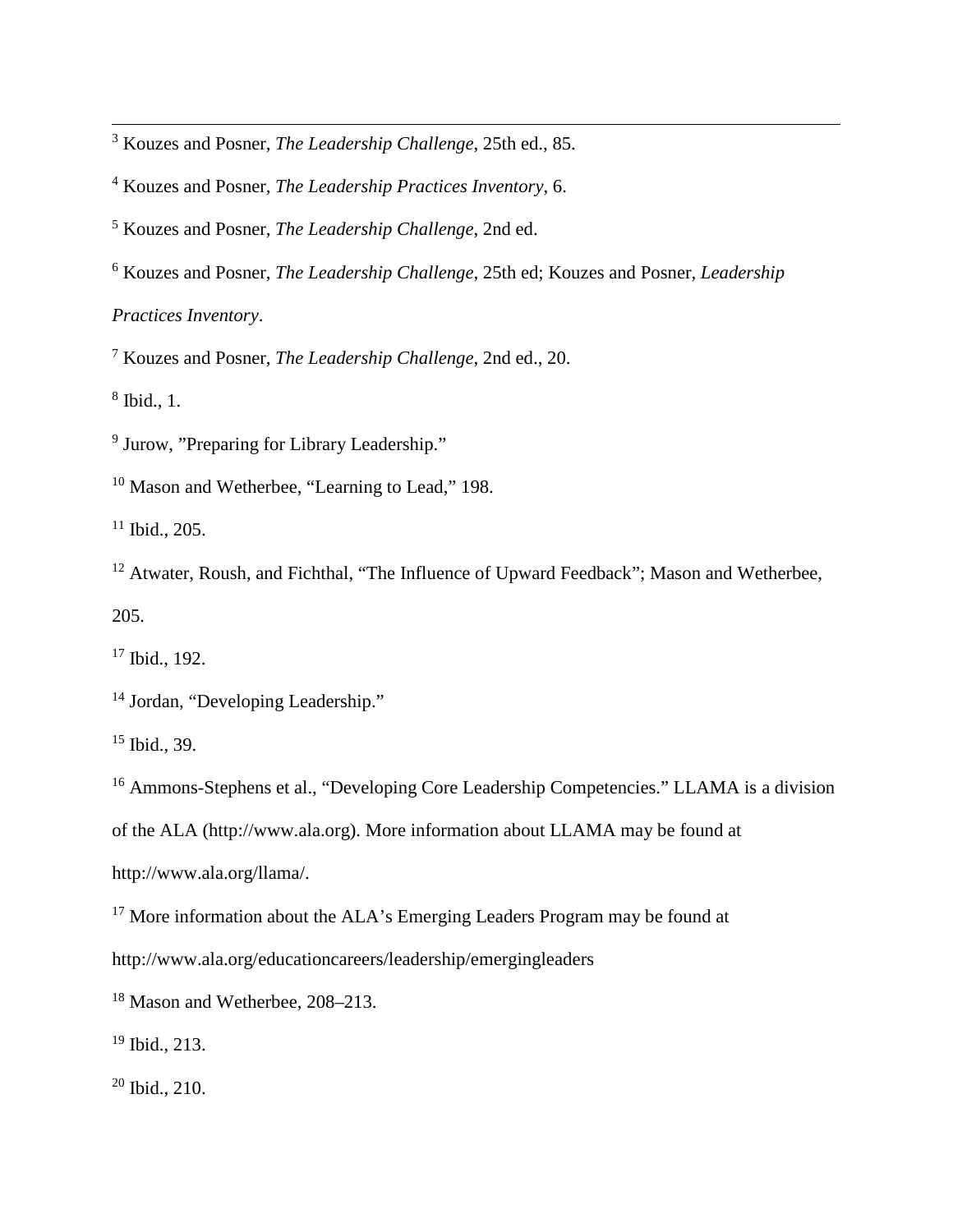<span id="page-17-1"></span><sup>21</sup> Kouzes and Posner, *The Leadership Challenge*, 2nd ed; Kouzes and Posner, *The Leadership* 

*Challenge*, 25th ed.

 $\overline{\phantom{a}}$ 

<sup>22</sup> Kouzes and Posner, *The Leadership Challenge*, 2nd ed.

<sup>23</sup> St. John Fisher College Institutional Review Board approval, File No: 3178-022113-06, was received on February 11, 2013.

 $24$  Conger, 56.

<sup>25</sup> Jadlos, "Leadership Institute Survey," Respondent 4.

<sup>26</sup> Ibid., Respondent 2.

<sup>27</sup> Ibid., Respondent 6.

<sup>28</sup> Ibid., Respondent 1.

<sup>29</sup> Joyce, "Leadership Institute."

<sup>30</sup> Jordan, "Developing Leadership"; Ammons-Stephens et al., "Developing Core Leadership Competencies."

 $31$  Conger, 56.

## **Bibliography**

Ammons-Stephens, Shorlette, Holly J. Cole, Keisha Jenkins-Gibbs, Catherine Fraser Riehle, and

William H. Weare. "Developing Core Leadership Competencies for the Library

<span id="page-17-0"></span>Profession." *Library Leadership & Management* 23, no. 2 (2009): 63–74.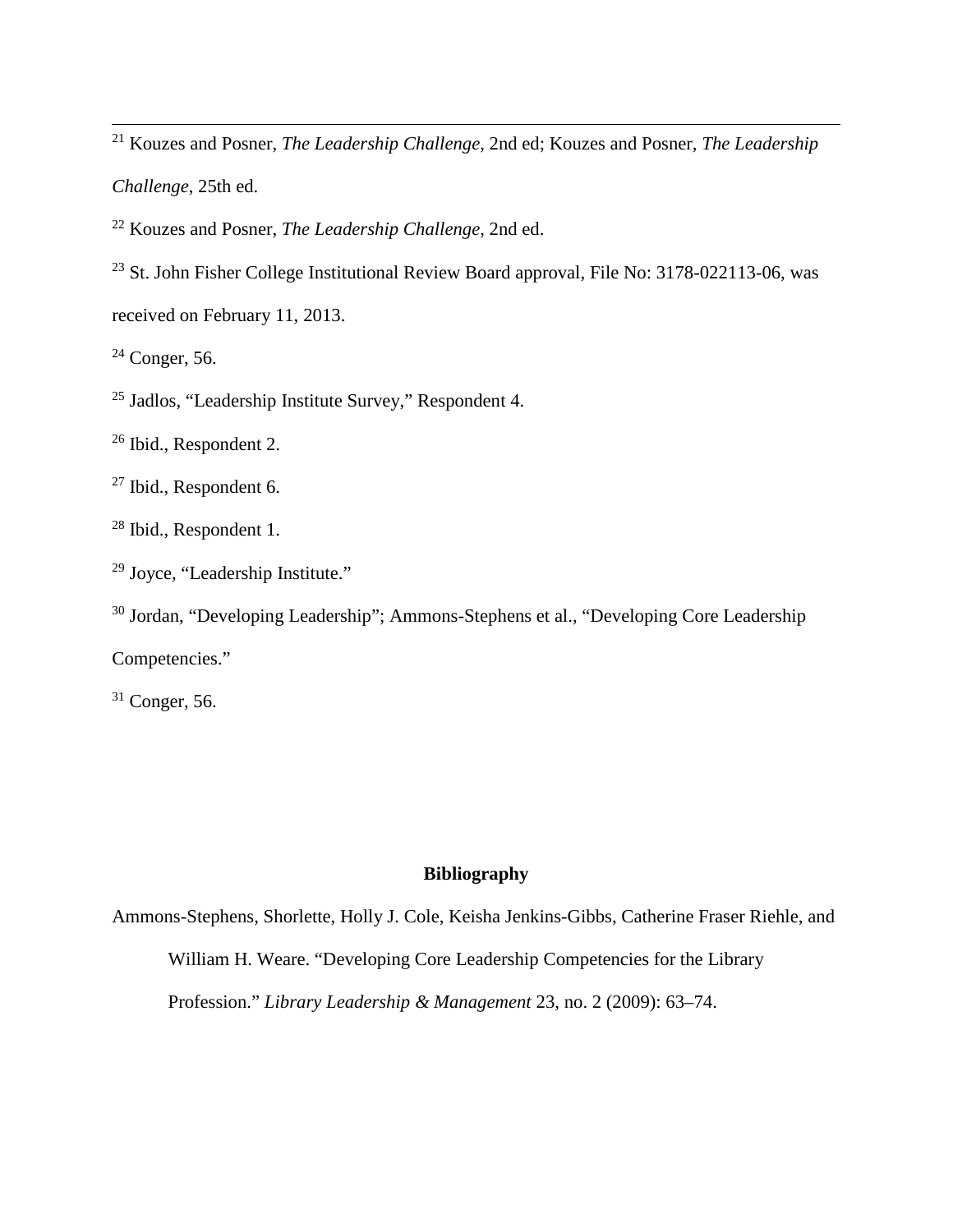- <span id="page-18-0"></span>Atwater, Leanne, Paul Roush, and Allison Fichthal. "The Influence of Upward Feedback on Self- and Follower Ratings of Leadership." *Personnel Psychology* 48, no. 1 (1995): 35– 59.
- <span id="page-18-2"></span><span id="page-18-1"></span>Conger, Jay A. "The Brave New World of Leadership Training." *Organizational Dynamics* 21, no. 3 (1993): 46–58.
- <span id="page-18-3"></span>Jadlos, Melissa E. "Leadership Institute Survey Results 2002, 2004." Unpublished manuscript, 2013. Microsoft Word file.
- <span id="page-18-4"></span>Jordan, May Wilkins. "Developing Leadership Competencies in Librarians." *IFLA Journal* 38, no. 1 (2012): 37–46.
- Joyce, Carole. "Leadership Institute: Developing Libraries in a Technological Era." New York State Library Services and Technology Act. Unpublished grant application, 2001. Microsoft Word file.
- Jurow, Susan. "Preparing for Library Leadership." *Journal of Library Administration* 12, no. 2 (1990): 57–74.
- Kouzes, James M., and Barry Z. Posner. *The Leadership Challenge.* 2nd ed. San Francisco: Jossey-Bass, 1995.
- ———. *The Leadership Challenge.* 25th ed. San Francisco: Jossey-Bass, 2012.
- ———. *Leadership Practices Inventory: Participant's Workbook.* Rev. 2nd ed. San Francisco: Jossey-Bass, 2001.
- Mason, Florence M., and Louella V. Wetherbee. "Learning to Lead: An Analysis of Current Training Programs for Library Leadership." *Library Trends* 53, no. 1 (2004): 187–217.
- McCauley, Cynthia D., and Stéphane Brutus. "Leader Training and Development." In *The Nature of Organizational Leadership: Understanding the Performance Imperatives*